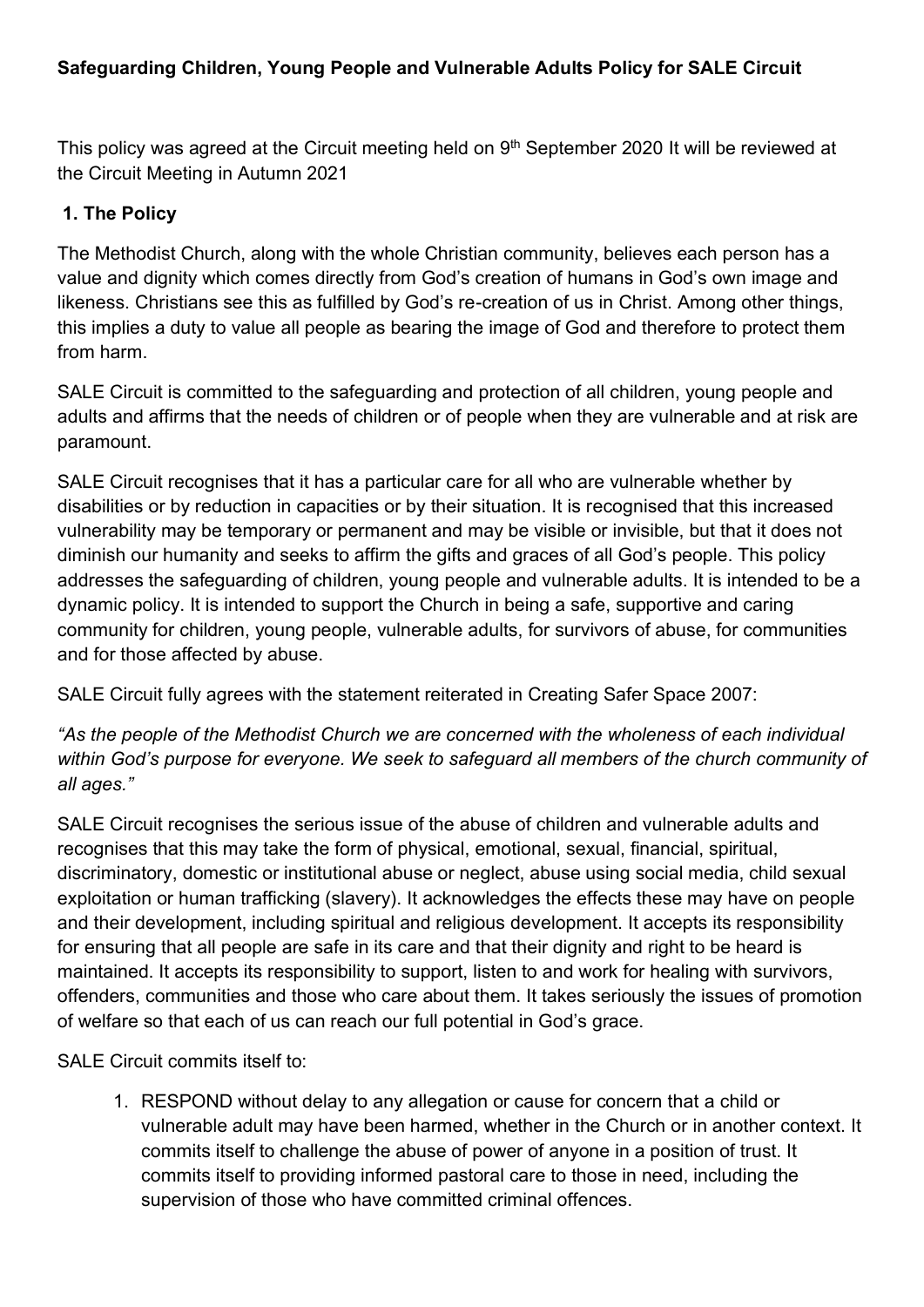- 2. IMPLEMENT the Methodist Church Safeguarding Policy, Procedures and Guidance, government legislation and guidance to achieve safe practice in the Circuit and in the churches.
- 3. The PROVISION of support, advice and training for lay and ordained people that will ensure people are clear and confident about their roles and responsibilities in safeguarding and promoting the welfare of children and adults who may be vulnerable.
- 4. AFFIRM and give thanks for the work of those who are workers with children, Young people and vulnerable adults and acknowledge the shared responsibility of us all for safeguarding children, young people and vulnerable adults on our premises.

## **2. Purpose**

The purpose of this safeguarding policy is to ensure that procedures are in place and people are clear about roles and responsibilities for children, young people and vulnerable adults in our care and using our premises. It is to be read in conjunction with the Safeguarding Policy, Procedures and Guidance for the Methodist Church (July 2020). The full implementation of these policies should ensure that

- 1. The Church (and all associated activities) is a safer place for everyone.
- 2. Communities we serve have confidence that children and vulnerable adults are as safe as possible and that their wellbeing is enhanced in the life of the church.
- 3. People in the church are alert to unsafe practices and are able to challenge them.
- 4. Office holders are safely recruited, trained for their roles and are accountable for their activities.
- 5. People who have experienced abuse are accepted, empowered and supported in maintaining control over their lives and making informed choices without coercion.
- 6. People who abuse are held accountable to the law and their risk is managed while they are supported and challenged to address their motivations and behaviour.

## **3. Roles and Responsibilities**

## 3.1. **Circuit meeting**

It is the responsibility of each Circuit meeting to appoint a Circuit Safeguarding Officer and there should be no gaps in this crucial provision. It is not appropriate for a minister in pastoral charge or the Circuit Superintendent to fill any gap, because of the potential conflict of roles. The role will usually be undertaken on a voluntary basis although expenses should be met. Ultimate responsibility for safeguarding lies within the Circuit meeting.

The SALE Circuit appoints MRS SUSAN COWLISHAW as Circuit Safeguarding Officer and supports her in her role.

The Circuit meeting holds the following responsibilities which may be delegated to the Circuit Safeguarding Officer, if appropriate:

- 1. Support and advice to the Circuit Superintendent and the Circuit Stewards regarding safeguarding matters.
- 2. With the support of the Circuit Superintendent, prompt recording and reporting of any safeguarding concerns of which they are made aware. This will include appropriate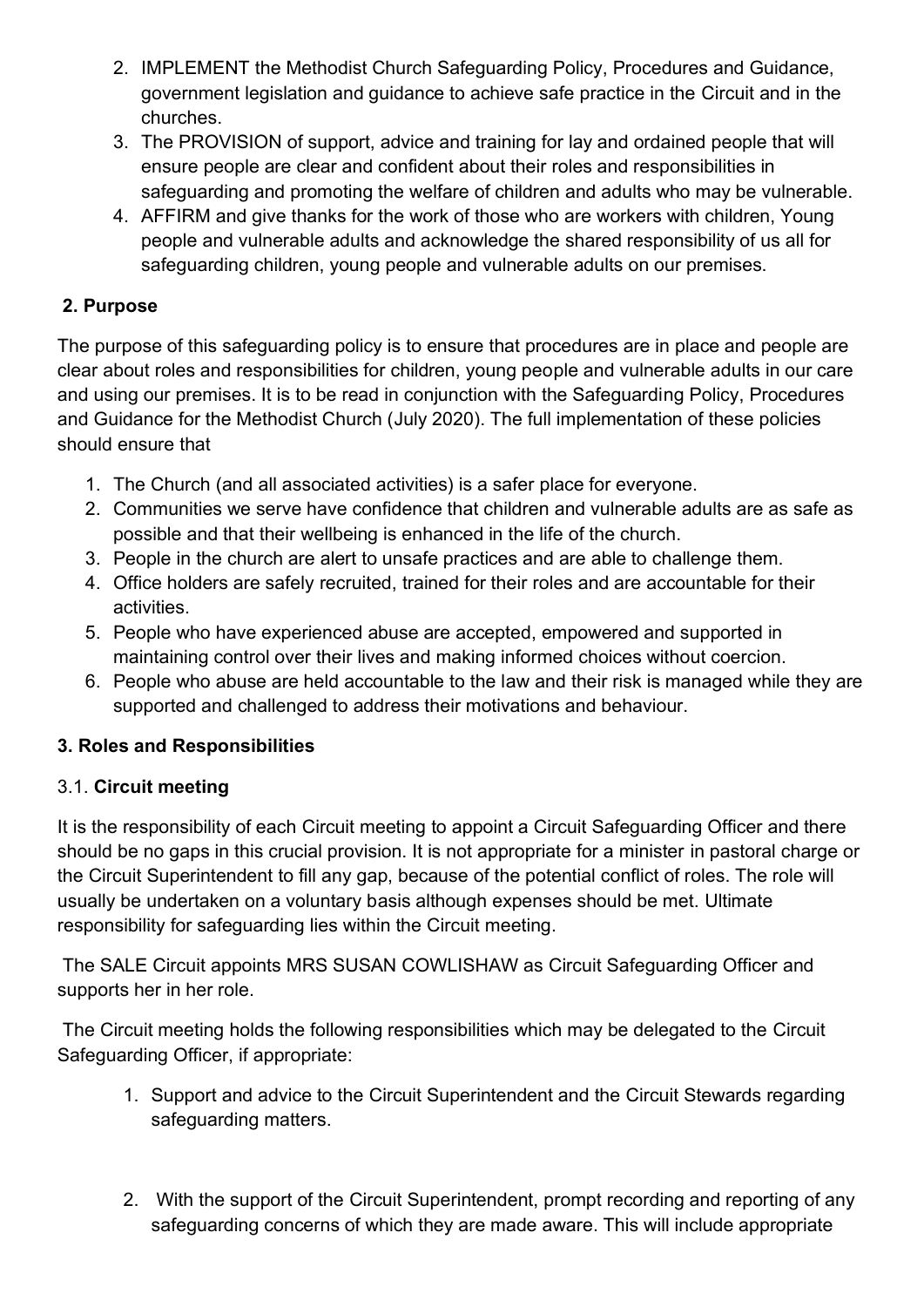referral to statutory agencies and District Safeguarding Officers (DSO), as required by Methodist Church Policy Procedures and Guidance.

- 3. Making appropriate arrangements for the secure storage, retention and appropriate sharing of safeguarding information held by the Circuit
- 4. Promoting the safety and well-being of all children, young people and vulnerable adults in the Circuit.
- 5. Presenting a report to each Circuit meeting about safeguarding events (noting the need for confidentiality regarding specific cases) and reminding relevant parties (where necessary) that safeguarding should be a standing item on the Circuit meeting agenda.
- 6. Receiving and reviewing church risk assessments and training schedules for each church across the Circuit for sharing with the Circuit meeting annually.
- 7. Attending the Circuit Staff Meeting as necessary to discuss concerns brought to their attention.
- 8. Liaising with individual Church Safeguarding Officers to offer guidance and check that they are complying with Methodist Church Safeguarding Policy, Procedures and Guidance. This should include at least one annual meeting.
- 9. Working with the Superintendent Minister, ministers and the DSO regarding safeguarding concerns.
- 10.Attending and active participation at district safeguarding events and meetings.
- 11.Reviewing safeguarding policies for each church in the Circuit prior to presentation to the Circuit meeting.
- 12.Supporting the Circuit Superintendent, with the annual review of the Circuit safeguarding policy and sending a copy to the DSO.
- 13.Ensuring that training is offered to those working with children, young people and vulnerable adults, holding an office of responsibility or are in other applicable roles as defined in Appendix III of the Methodist Church Policy, Procedures and Guidance.
- 14.Maintaining a record of all people within the Circuit who have received Foundation Module training, together with dates of attendance.
- 15.Overseeing timely delivery of appropriate training, in liaison with the Church Safeguarding Officers and accredited Circuit Trainers
- 16.Advising all churches in the Circuit of the requirement to adopt a safer recruitment policy and carry out required procedures when appointing staff, or volunteers.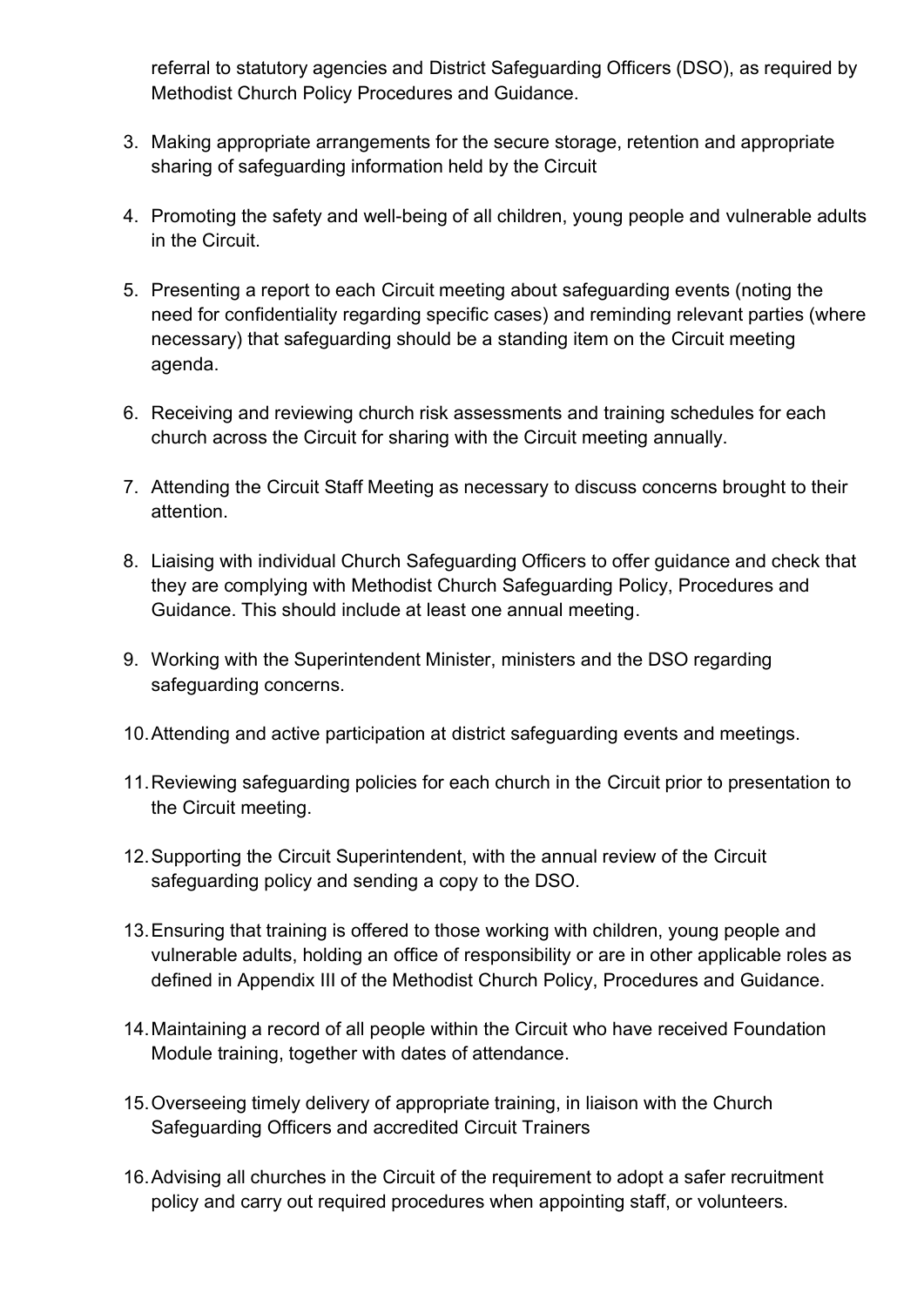17.Disclosure and Barring (DBS) verification on behalf of the Circuit.

- 18.Retaining records of names of those at Circuit level who have DBS checks.
- 19.Provision of reminders to Church Safeguarding Officers about the need to apply or reapply for checks in accordance with the Methodist Church Practice Guidance on carrying out Disclosure and Barring (DBS) checks as part of safer recruitment 2018
- 20. Assisting in setting up Monitoring and Support Groups for those subject to Safeguarding Contracts and reminding the chairs of groups when reviews are due.
- 21. Maintaining a directory of useful names and contact details.

Where a Circuit Safeguarding Officer carries out the above activities, there is a requirement for supervisory oversight which will be arranged by the superintendent minister and carried out by them or nominated substitute. Records of oversight meetings will be signed and agreed. Supervision will include consideration of well-being and discussions of are of activity included in the role on a regular basis

## 3.2. **Superintendent Minister**

- 1. Ensure that all churches have appropriate and up-to-date safeguarding policies in place.
- 2. Support those in pastoral charge in exercising responsibility for the implementation of safeguarding policy and practice.
- 3. Ensure the provision of pastoral support for those involved in issues of abuse and in management of those who present a safeguarding risk.
- 4. Ensure that training opportunities are in place for all workers with children, vulnerable adults, for staff of the Circuit and for members of the local churches in the Circuit, in accordance with Appendix III of the Methodist Church Policy, Procedures and Guidance.
- 5. Ensure that the Circuit meeting appoints a Circuit Safeguarding Officer/s and that the details of each person are passed to the district office.
- 6. Ensure the Circuit meeting reviews this policy annually.
- 7. Support the Circuit Safeguarding Officer in her work, providing access to resources to enable them to fulfil her functions.

# **Circuit Stewards**

The Circuit Stewards must ensure that agreed procedures are in place for Circuit and ecumenical events that involve children, young people or vulnerable adults.

# **Procedures for Circuit events involving children, young people or vulnerable adults**

It is essential that Circuit events that involve children or vulnerable adults do not slip through the net because they are not owned by one church. Circuit events must be notified to the DSO prior to final agreement with the event organiser to ensure that all permissions, risk assessments and good practice guidelines are in place.

# **Responsibility for those planning and leading the event**

All those involved in leading and running the event must be aware of the procedure.